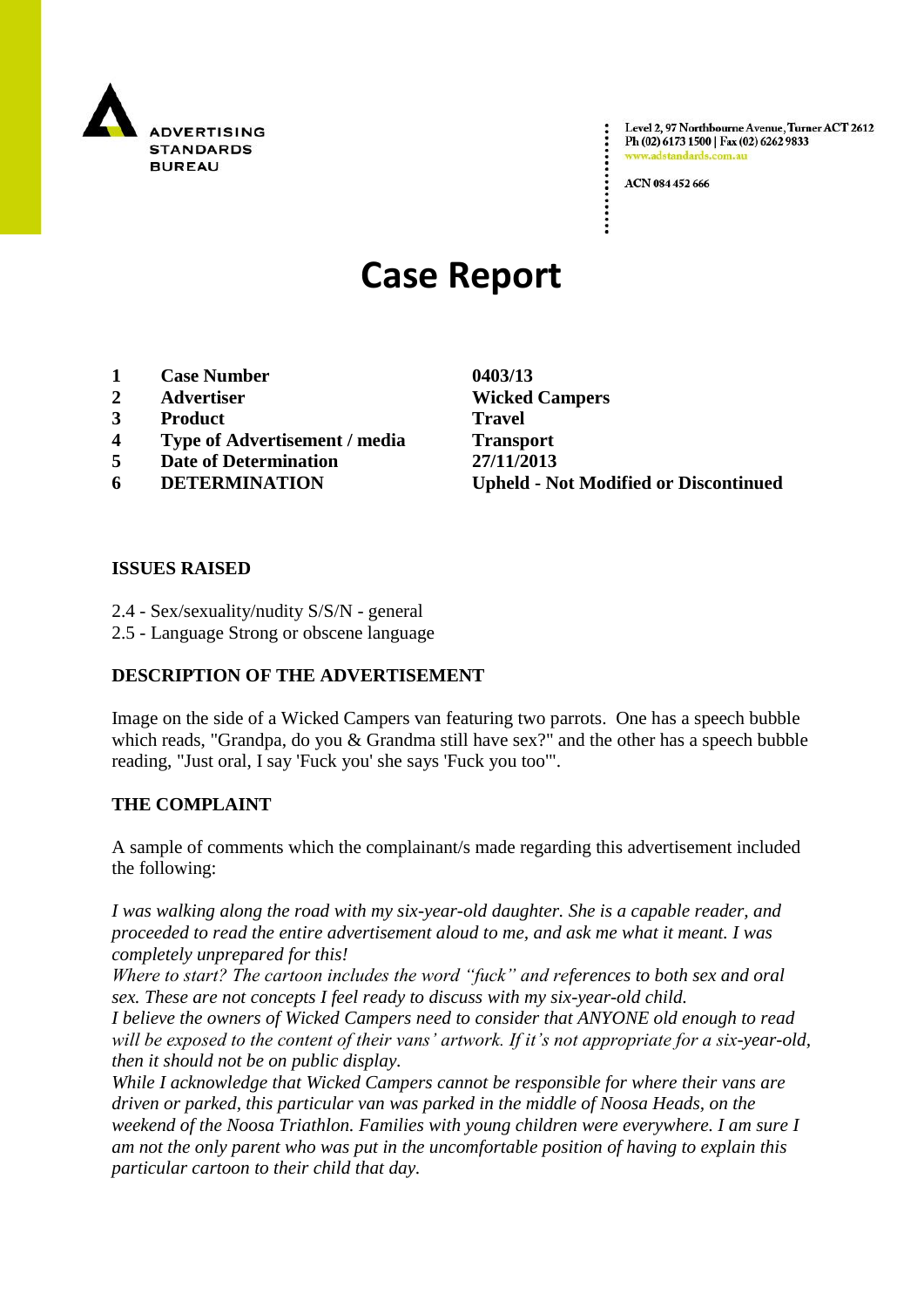#### **THE ADVERTISER'S RESPONSE**

Comments which the advertiser made in response to the complainant/s regarding this advertisement include the following:

*The advertiser has not provided a response.*

## **THE DETERMINATION**

The Advertising Standards Board ("Board") considered whether this advertisement breaches section 2 of the Advertiser Code of Ethics (the "Code").

The Board noted the complainant"s concern that the advertisement features offensive sexualised language which is not appropriate for children to view.

The Board viewed the advertisement and noted the advertiser had not provided a response.

The Board considered whether the advertisement was in breach of Section 2.4 of the Code. Section 2.4 of the Code states: "Advertising or Marketing Communications shall treat sex, sexuality and nudity with sensitivity to the relevant audience".

The Board noted that the advertisement features the text, "Grandpa, do you and grandma still have sex?", "Just oral. I say 'Fuck you' she says, 'Fuck you too'" which is written across the side of a Wicked Campers' van and so can be viewed by a broad audience which would include children.

The Board noted that the advertisement makes reference to a sexual act (oral sex) and uses sexualised language (sex, fuck). The Board considered that the references to oral sex are blatantly sexual and not appropriate for a broad community which would include children.

The Board considered that this reference to a sexual act is explicit and does not treat the issue of sex with sensitivity to the relevant broad audience.

On this basis the Board determined that the advertisement did breach Section 2.4 of the Code.

The Board then considered whether the advertisement was in breach of Section 2.5 of the Code. Section 2.5 of the Code states: "Advertising or Marketing Communications shall only use language which is appropriate in the circumstances and strong or obscene language shall be avoided."

The Board noted the advertisement uses the sexual phrase, "oral sex", as well as the words "fuck you" which are used in an aggressive manner. The Board considered that this language is sexualised, strong and obscene and is not appropriate for a broad audience.